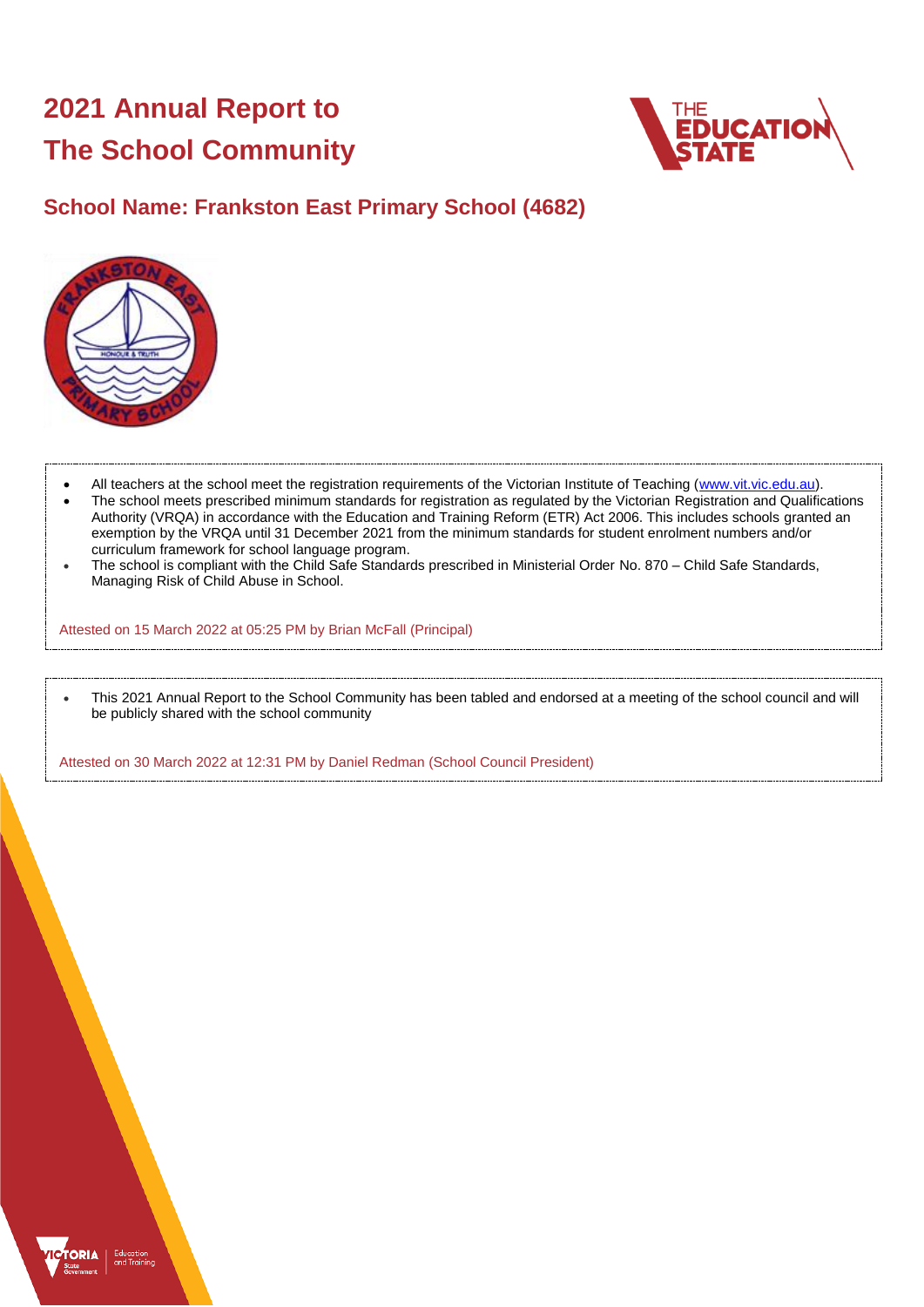

## How to read the Annual Report

## What does the *'About Our School'* commentary section of this report refer to?

The 'About our school' commentary provides a brief background on the school, an outline of the school's performance over the year and future directions.

The 'School Context' describes the school's vision, values and purpose. Details include the school's geographic location, size and structure, social characteristics, enrolment characteristics and special programs.

The 'Framework for Improving Student Outcomes (FISO)' section includes the improvement initiatives the school has selected and the progress they have made towards achieving them through the implementation of their School Strategic Plan and Annual Implementation Plan.

### What does the *'Performance Summary'* section of this report refer to?

The Performance Summary includes the following:

#### **School Profile**

- student enrolment information
- the school's 'Student Family Occupation and Education' category
- a summary of parent responses in the Parent Opinion Survey, shown against the statewide average for Primary schools
- school staff responses in the area of School Climate in the School Staff Survey, shown against the statewide average for Primary schools

#### **Achievement**

- English and Mathematics for Teacher Judgements against the curriculum
- English and Mathematics for National Literacy and Numeracy tests (NAPLAN).

#### **Engagement**

Student attendance at school

#### **Wellbeing**

Student responses to two areas in the Student Attitudes to School Survey:

- Sense of Connectedness
- Management of Bullying

Results are displayed for the latest year and the average of the last four years (where available). As NAPLAN tests were not conducted in 2020, the NAPLAN 4-year average is the average of 2018, 2019 and 2021 data in the 2021 Performance Summary.

## Considering COVID-19 when interpreting the Performance Summary

The Victorian community's experience of COVID-19, including remote and flexible learning, had a significant impact on normal school operations in 2020 and 2021. This impacted the conduct of assessments and surveys. Readers should be aware of this when interpreting the Performance Summary.

For example, in 2020 and 2021 school-based surveys ran under changed circumstances, and NAPLAN was not conducted in 2020. Absence and attendance data during this period may have been influenced by local processes and procedures adopted in response to remote and flexible learning.

Schools should keep this in mind when using this data for planning and evaluation purposes.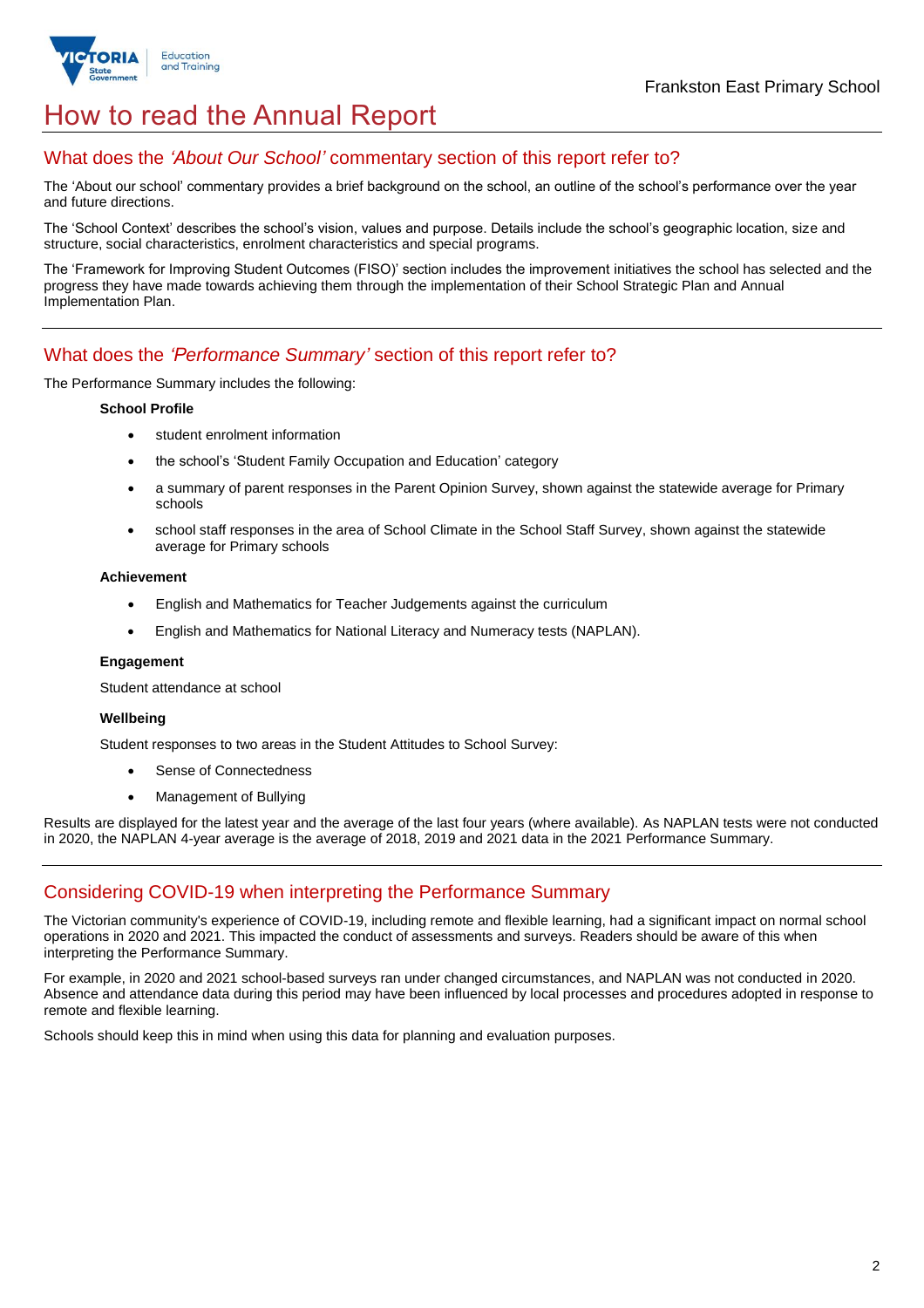

## How to read the Annual Report (continued)

### What do *'Similar Schools'* refer to?

Similar Schools are a group of Victorian government schools with similar characteristics to the school.

This grouping of schools has been created by comparing each school's socio-economic background of students, the number of non-English speaking students and the school's size and location.

### What does *'NDP'* or '*NDA*' mean?

'NDP' refers to no data being published for privacy reasons or where there are insufficient underlying data. For example, very low numbers of participants or characteristics that may lead to identification will result in an 'NDP' label.

'NDA' refers to no data being available. Some schools have no data for particular measures due to low enrolments. There may be no students enrolled in some year levels, so school comparisons are not possible.

Note that new schools only have the latest year of data and no comparative data from previous years. The Department also recognises unique circumstances in Specialist, Select Entry, English Language, Community Schools and schools that changed school type recently, where school-to-school comparisons are not appropriate.

## What is the *'Victorian Curriculum'*?

The Victorian Curriculum F–10 sets out what every student should learn during his or her first eleven years of schooling. The curriculum is the common set of knowledge and skills required by students for life-long learning, social development and active and informed citizenship.

The Victorian Curriculum is assessed through teacher judgements of student achievement based on classroom learning.

The curriculum has been developed to ensure that school subjects and their achievement standards enable continuous learning for all students, including students with disabilities.

The 'Towards Foundation Level Victorian Curriculum' is integrated directly into the curriculum and is referred to as 'Levels A to D'.

'Levels A to D' may be used for students with disabilities or students who may have additional learning needs. These levels are not associated with any set age or year level that links chronological age to cognitive progress (i.e., there is no age expected standard of achievement for 'Levels A to D').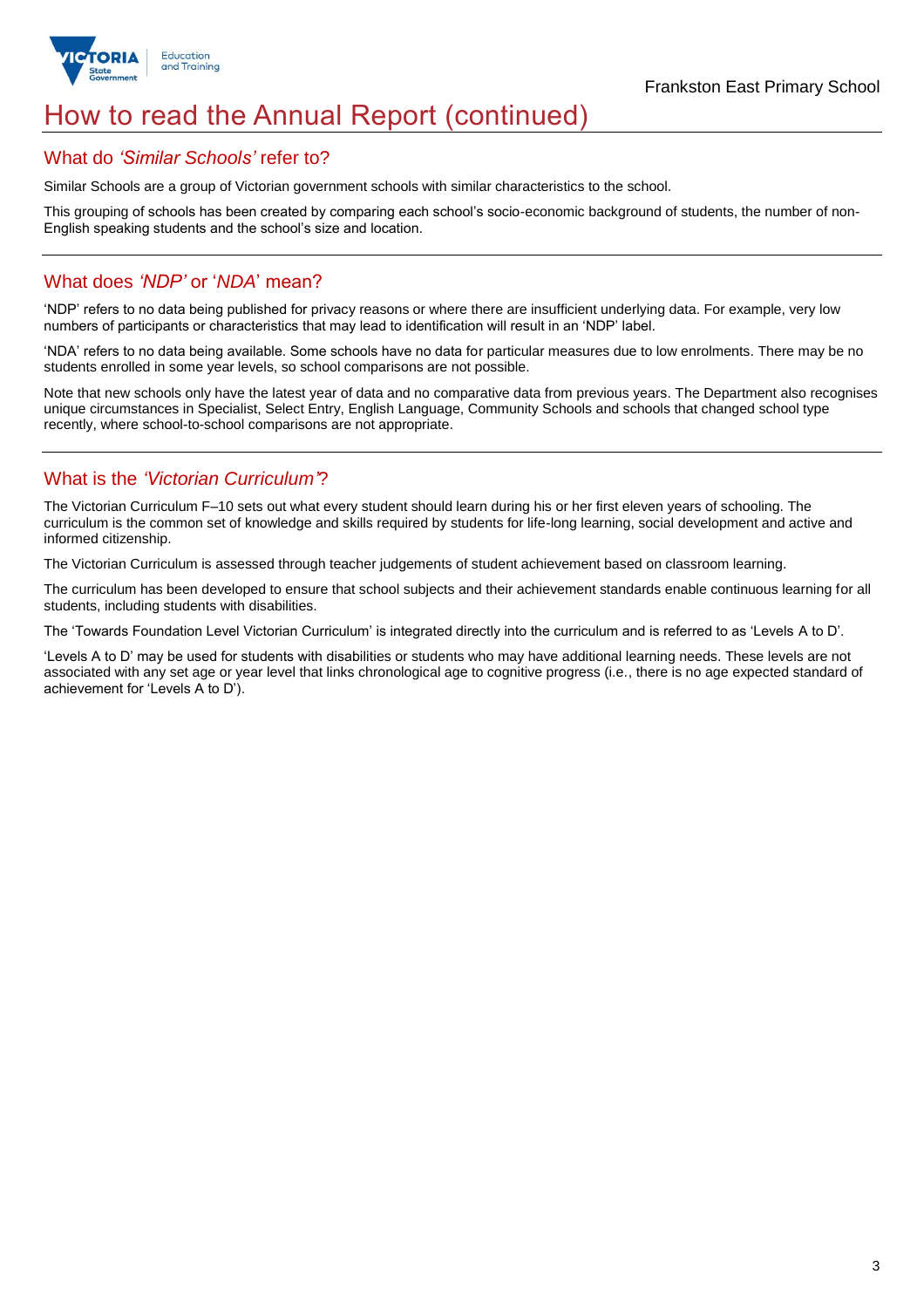



## **About Our School**

## School context

Frankston East Primary School's core purpose is to provide its community with a friendly and dynamic learning environment that engages students to work to achieve their personal best in an atmosphere of mutual respect and cooperation. The school promotes itself as an 'Established school with modern ideas, based on traditional values'. Its programs are designed to prepare students to respond favourably to opportunities presented to them in a modern society. It is seen within the community to be a friendly, family oriented school providing student and family support. The school maintains a high focus on structuring differentiated learning programs to cater for the individual learning needs of all students. Our Early Learning Centre provides us with creative and flexible learning spaces where students can be taught in flexible learning groups to cater for individual learning needs and where social interaction may be promoted.

Our school is located in Frankston in a cluster of 7 government schools within the Karingal Estate. In 2021 our enrolment was 153 students which fluctuated over the course of the year due to students moving in and out of the area. The school had 15.7 equivalent full-time staff: 1.0 Principal class, 10.1 Teacher class and 4.6 Education Support Staff.

All key learning areas were provided for, with specialist programs in Art, LOTE (Japanese), Music, Physical Education and Science. The school is proud of its ICT development with Interactive Televisions in each learning space and access to mobile devices in all learning spaces on an as needs basis. Our Music Program is an area of pride for Frankston East. Two school bands and a choir of 20 perform regularly throughout the year and at the Frankston East Annual Student Theatre (FEAST) at the George Jenkins Theatre in Term 3. Unfortunately, COVID-19 impacted on our opportunities to perform in 2021. Student wellbeing underpins all of our school programs. An Engagement/Connectedness teacher implements a program with all children from P-6 covering social skills and attitudes through exposure to game situations. We also provided workshops for our Year 5/6 students with a focus on building self-esteem.

## Framework for Improving Student Outcomes (FISO)

The school identified both Numeracy and Literacy as continued priorities for 2021. In 2021 we kept class sizes to a minimum and targeted small groups of students for additional support in reading. We planned to provide professional development for staff in writing and work with our local cluster schools to moderate writing assessments across year levels within the school and across schools. In student wellbeing, we planned to assist students to identify the next steps in their learning and to help them to set learning goals. Unfortunately, COVID-19 impacted all areas of our work in 2021.

In Numeracy we:

- \* Implemented a whole school Mathematics Scope and Sequence in line with the Victorian Curriculum.
- \* Created units of work based around maths topics.
- \* Used Pre and Post tests for units of work to allow for the grouping of students.
- \* Used online learning tools during remote and flexible learning to support mathematics learning for students.

#### In Literacy we:

Our plan with the Karingal Cluster of schools was to undertake a common assessment writing task in Term 2 and to complete moderation as a cluster. Unfortunately, due to schools moving to Remote Learning and staff being unable to physically meet, these tasks were postponed. We then planned to undertake a common assessment writing task in Term 4 and to complete moderation as a cluster. Unfortunately, due to a return to on-site learning commencing in Term 4, we postponed these tasks so that schools could spend time reconnecting with students.

At the beginning of the year we completed reading assessments across the school and established our target groups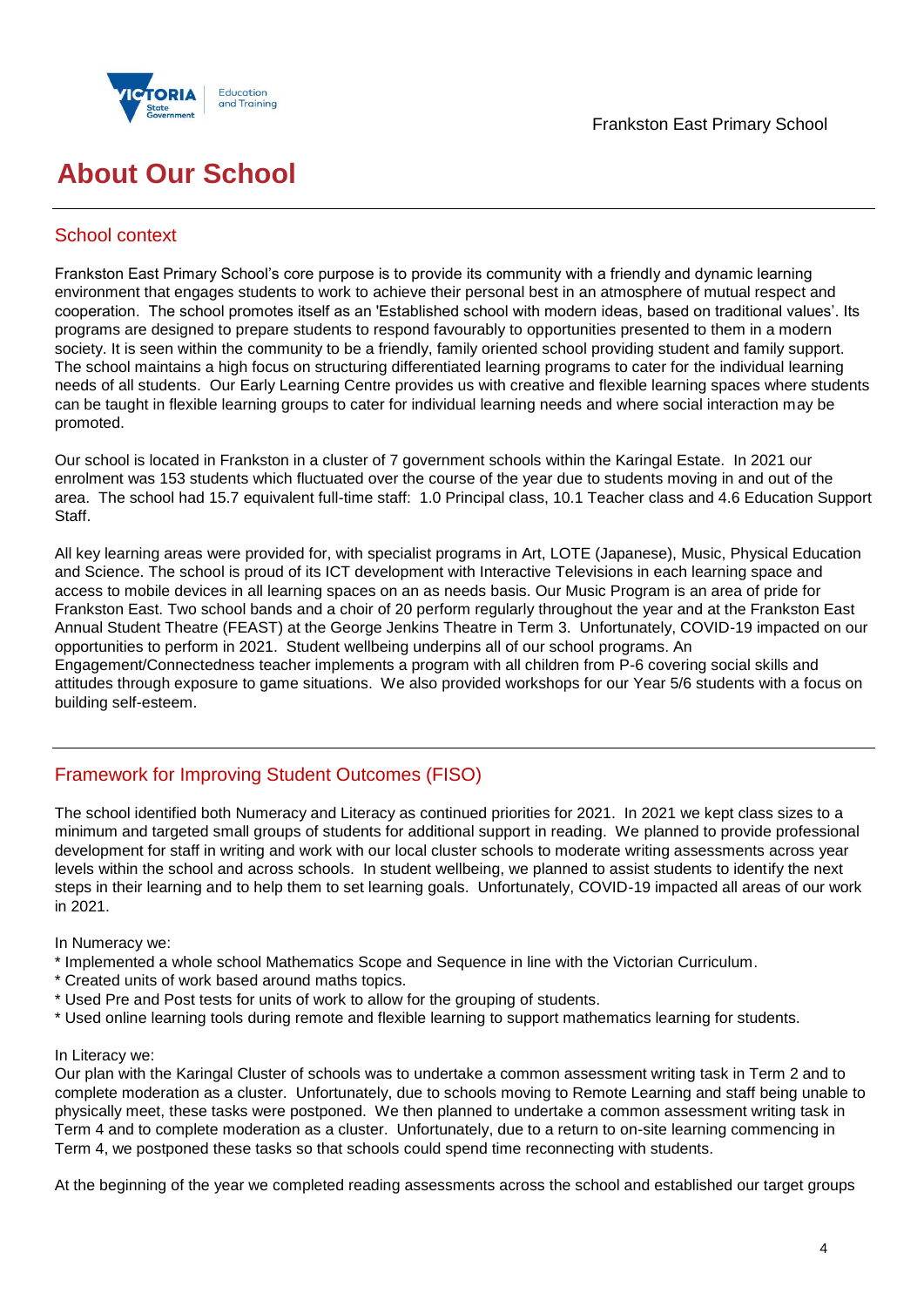

identifying individual student goals. Additional support was provided to students by including them in an additional focus group weekly. Unfortunately, various lock downs throughout the year disrupted our work in this area. Upon a return to school part way through Term 4 we spent a great deal of time reconnecting students with students and staff with students and establishing routines.

In Student Wellbeing we:

- \* Commenced goal setting with students at the beginning of the year.
- \* Year Prep We had not started this process as it was early in the year and students were settling in.
- \* Year 1/2 We established goals in reading, writing and numeracy. Students also developed a personal/social goal.
- \* Year 3/4 We established goals in literacy, numeracy and a personal goal.
- \* Year 5/6 We set reading goals related to Lexile levels and set goals for numeracy.
- \* Moving in and out of remote learning throughout 2021 impacted our work in this area.

#### Achievement

Frankston East Primary School is very proud of its strong student learning programs. Teacher assessments of the Victorian Curriculum in the areas of English and Mathematics show that across Year Prep-6:

\* 84.7% of our students are at or above expected standards in English compared to similar schools (69.9%) and the State (86.2%).

\* 82.2% of our students are at or above expected standards in Mathematics compared to similar schools (67.5%) and the State (84.9%).

Our NAPLAN results in 2021indicated that we performed at or above our similar schools in all areas and below the State in all areas.

- \* Reading Year 3 70% in the top 3 bands compared to 64.6% in similar schools.
- \* Reading Year 5 62.5% in the top 3 bands compared to 55.9% in similar schools.
- \* Numeracy Year 3 50% in the top 3 bands compared to 50% in similar schools.
- \* Numeracy Year 5 43.8% in the top 3 bands compared to 41.4% in similar schools.

Maths will be a focus for 2022, in particular, we will be looking at how we can increase the number of students performing at the top end of the scale.

### Engagement

Our student attendance figures were very pleasing. Our average days absent for Prep - 6 combined in 2021 was 11.3 days which was better than our similar schools (21.1) and the State (14.7). Our 4 year average is also less than our similar schools and the State. All year levels had an average attendance rate of 89% or above. This reflects our students' close connection to our school and their peers.

The school has maintained a strong focus on regular attendance, punctuality and the community awareness of the direct connection to the attainment of high student learning achievement data and student attendance. Parents of students with an unexplained absence are contacted on a daily basis to determine the reason for the absence.

Student attendance is highlighted weekly at assembly and in the school newsletter. Each term, we present certificates to students that have had 100% attendance for the term. On the final school day of the school year we also present certificates to students that have had 100% attendance for the year.

Individual attendance figures are highlighted with parents through Semester Reports on student progress. Parents of those students with high absence rates are contacted via phone initially with follow up calls as needed. Individual plans are established with parents to support them in increasing their child's attendance rate.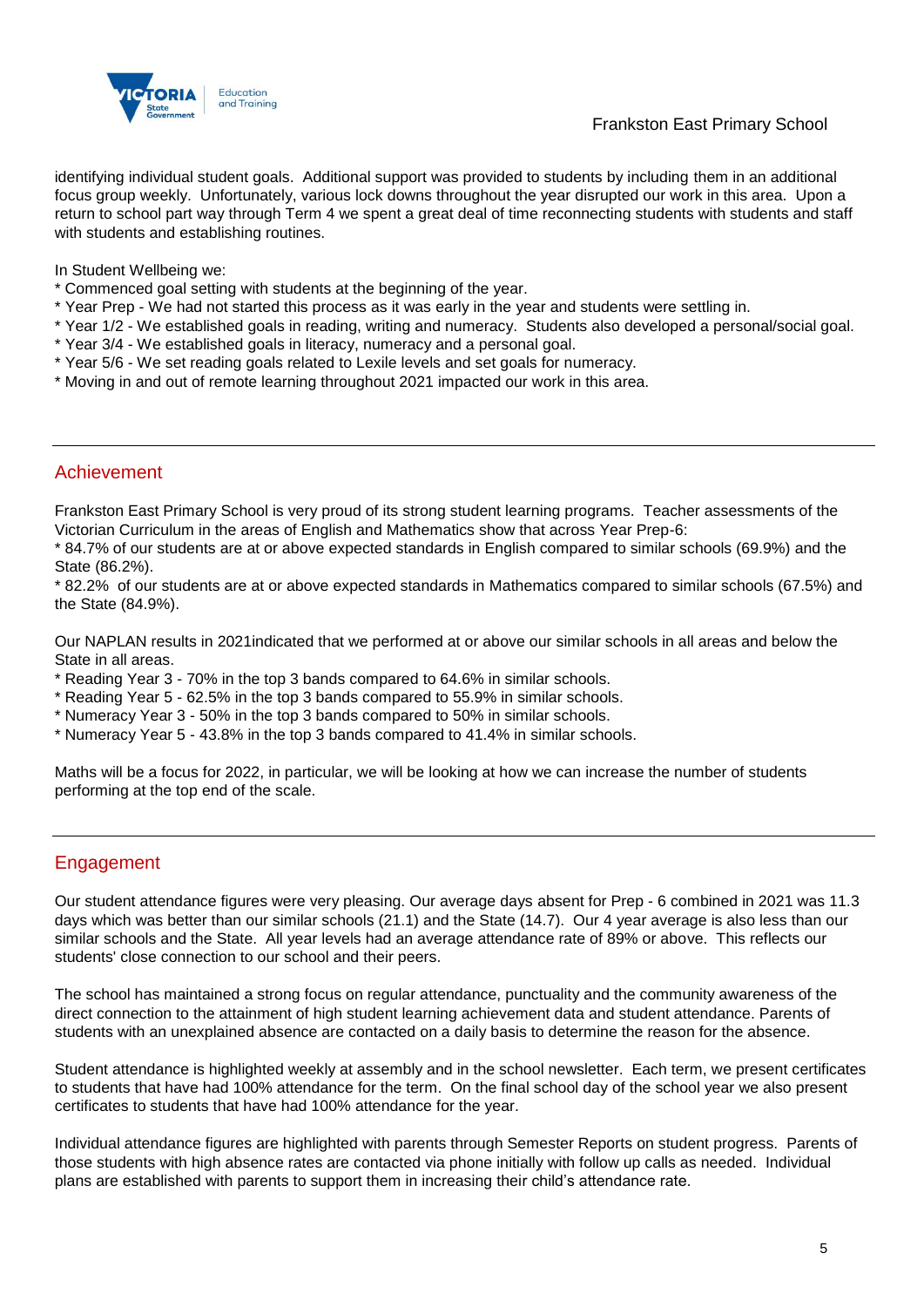

## **Wellbeing**

Our Student Attitudes to School Survey data was very encouraging. Our data over the last 12 months was well above the State and similar schools. Our students have a strong sense of connectedness with 90% of students in Year 4-6 responding positively. This is above the state (79.5%) and similar schools (76.8%). Our Year 4-6 students (92.2%) also responded positively to the way the school manages bullying. This is above the State (78.4%) and similar schools (78%).

Currently we are focussing on student morale, as we recognise the significance of high self esteem in stimulating students to achieve their best. Our school runs a proactive wellbeing and engagement program across the school with a strong emphasis on developing all students as leaders and encouraging them to use their initiative and take responsibility for setting personal learning goals in order to develop their learning confidence.

An Engagement/Connectedness Project Officer implements a program with all children P-6 teaching social skills and attitudes through games, which greatly assists the children with social understanding and awareness of acceptable behaviours when problem solving. This project also extends to smaller group activities with Year 5/6 students aimed at increasing engagement, self-esteem and building connectedness to the school and local community.

## Finance performance and position

Frankston East Primary School has continued to allocate resources to enable the achievement of the school's goals and priorities. The school has been proactive in utilising resources to enable us to improve learning and teaching in many areas. The provision of Equity Funding in 2021 has provided the school with options in regards to staffing and programs that are enriching our students' learning. We have been able to keep our class sizes relatively small and provide a Student Wellbeing Manager (0.6). In addition, School Council directed Equity Funds into the Low Income Family Assistance (LIFA) Program. In 2021, this program supported all families by providing the student booklist at no cost. It also provided a wide range of incursions and excursions at no cost to all families within the school community. The Equity funding also supported all curriculum budgets so that we heavily invested in these areas to support student learning with a range of additional resources.

Other funds have enabled the school to update ICT resources and improve the school buildings and grounds. School Council have allocated funds to continue the school painting program. Property maintenance continues to be a focus of the school due to the size of the property and design of the buildings. In 2021, School Council also approved the refurbishment of our 2 outdoor basketball courts. This will be funded through the 2021 and 2022 cash budgets.

Overall, the school remains in a sound financial position with a net operating surplus in 2021 while maintaining programs within the school with reduced enrolments. A well planned annual income and expenditure budget ensured the school's resources supported its educational priorities and goals. Proper accounts and records were kept and internal controls monitored. Financial commitments were met within expected timelines and the school operated as planned within its budget. The School Council were well informed of the school's financial position by the regular provision of copies of the Finance Reports to facilitate their monitoring of the school's finances. Actual revenue and expenditure during 2021 was compared against the budget and variances were investigated. The nominated operating reserve required by DET was held as a financial commitment for the 2021 school year. Our student numbers have reduced for 2022 and we will be utilising some of our reserves to make up the shortfall if necessary.

> **For more detailed information regarding our school please visit our website at <http://www.frankstoneastps.vic.edu.au/>**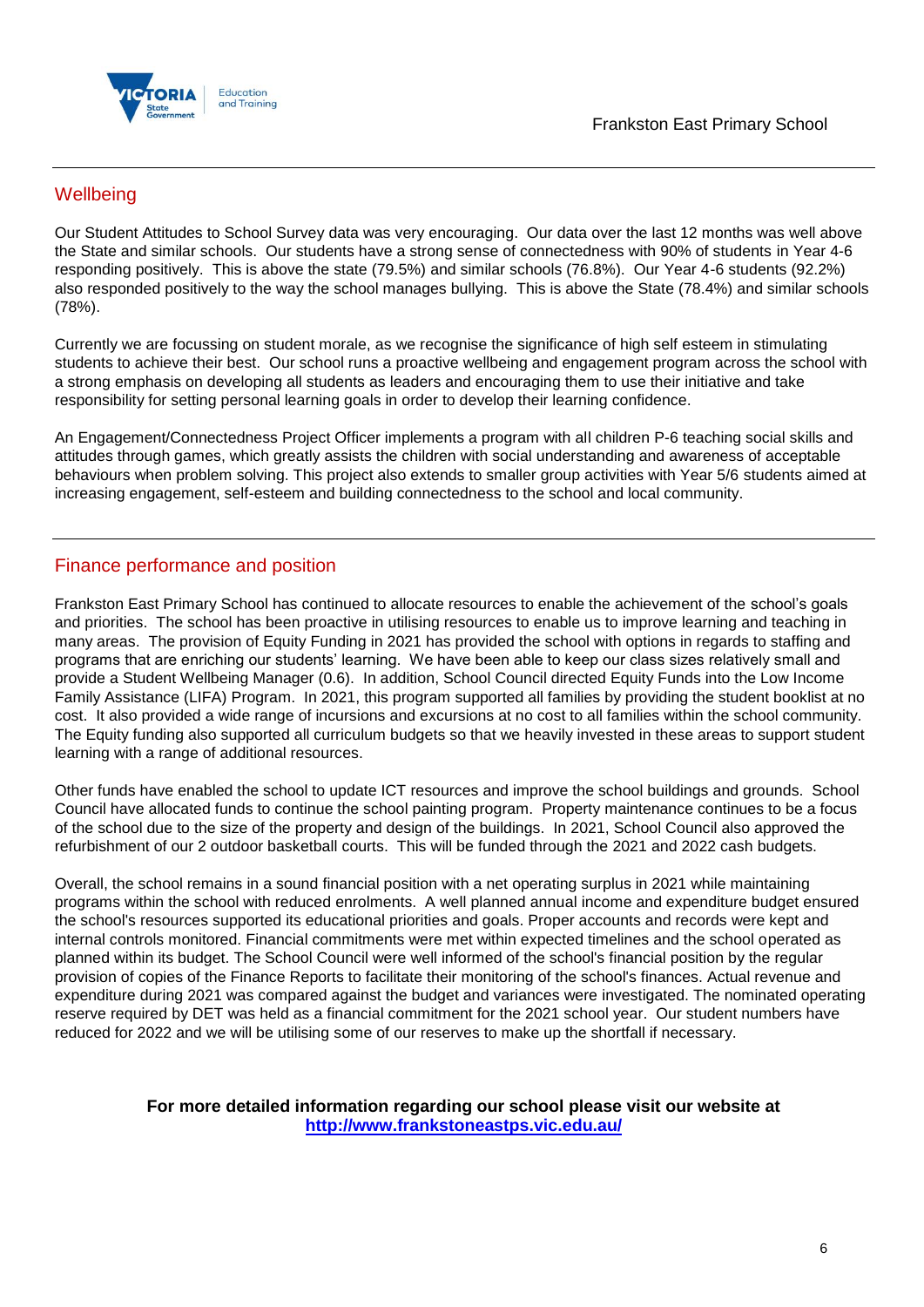

# **Performance Summary**

The Performance Summary for government schools provides an overview of how this school is contributing to the objectives of the Education State and how it compares to other Victorian government schools.

All schools work in partnership with their school community to improve outcomes for children and young people. Sharing this information with parents and the wider school community helps to support community engagement in student learning, a key priority of the Framework for Improving Student Outcomes.

Refer to the 'How to read the Annual Report' section for help on how to interpret this report.

## SCHOOL PROFILE

#### **Enrolment Profile**

A total of 153 students were enrolled at this school in 2021, 73 female and 80 male.

6 percent of students had English as an additional language and 5 percent were Aboriginal or Torres Strait Islander.

#### **Overall Socio-Economic Profile**

The overall school's socio-economic profile is based on the school's Student Family Occupation and Education index (SFOE).

SFOE is a measure of socio-educational disadvantage of a school, based on educational and employment characteristics of the parents/carers of students enrolled at the school. Possible SFOE band values are: Low, Low-Medium, Medium and High. A 'Low' band represents a low level of socio-educational disadvantage, a 'High' band represents a high level of socio-educational disadvantage.

This school's SFOE band value is: High

#### **Parent Satisfaction Summary**

The percent endorsement by parents on their school satisfaction level, as reported in the annual Parent Opinion Survey.

Percent endorsement indicates the percent of positive responses (agree or strongly agree) from parents who responded to the survey.



#### **School Staff Survey**

The percent endorsement by staff on School Climate, as reported in the annual School Staff Survey.

Percent endorsement indicates the percent of positive responses (agree or strongly agree) from staff who responded to the survey. Data is suppressed for schools with three or less respondents to the survey for confidentiality reasons.

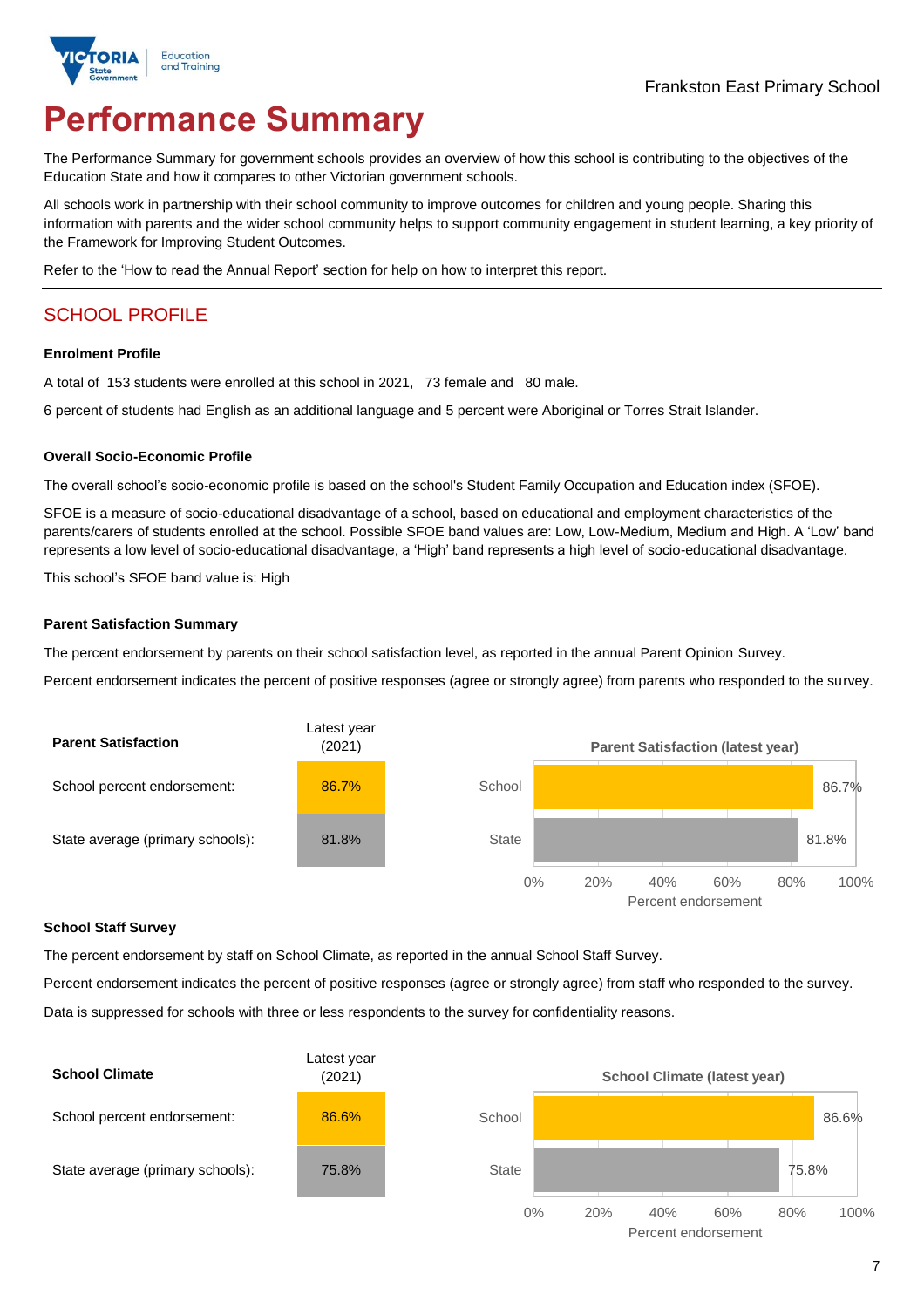

## ACHIEVEMENT

*Key: 'Similar Schools' are a group of Victorian government schools that are like this school, taking into account the school's socioeconomic background of students, the number of non-English speaking students and the size and location of the school.*

#### **Teacher Judgement of student achievement**

Percentage of students working at or above age expected standards in English and Mathematics.



Percent students at or above age expected level

| <b>Mathematics</b><br>Years Prep to 6                             | Latest year<br>(2021) |
|-------------------------------------------------------------------|-----------------------|
| School percent of students at or above age<br>expected standards: | 82.2%                 |
| Similar Schools average:                                          | 67.5%                 |
| State average:                                                    | 84.9%                 |

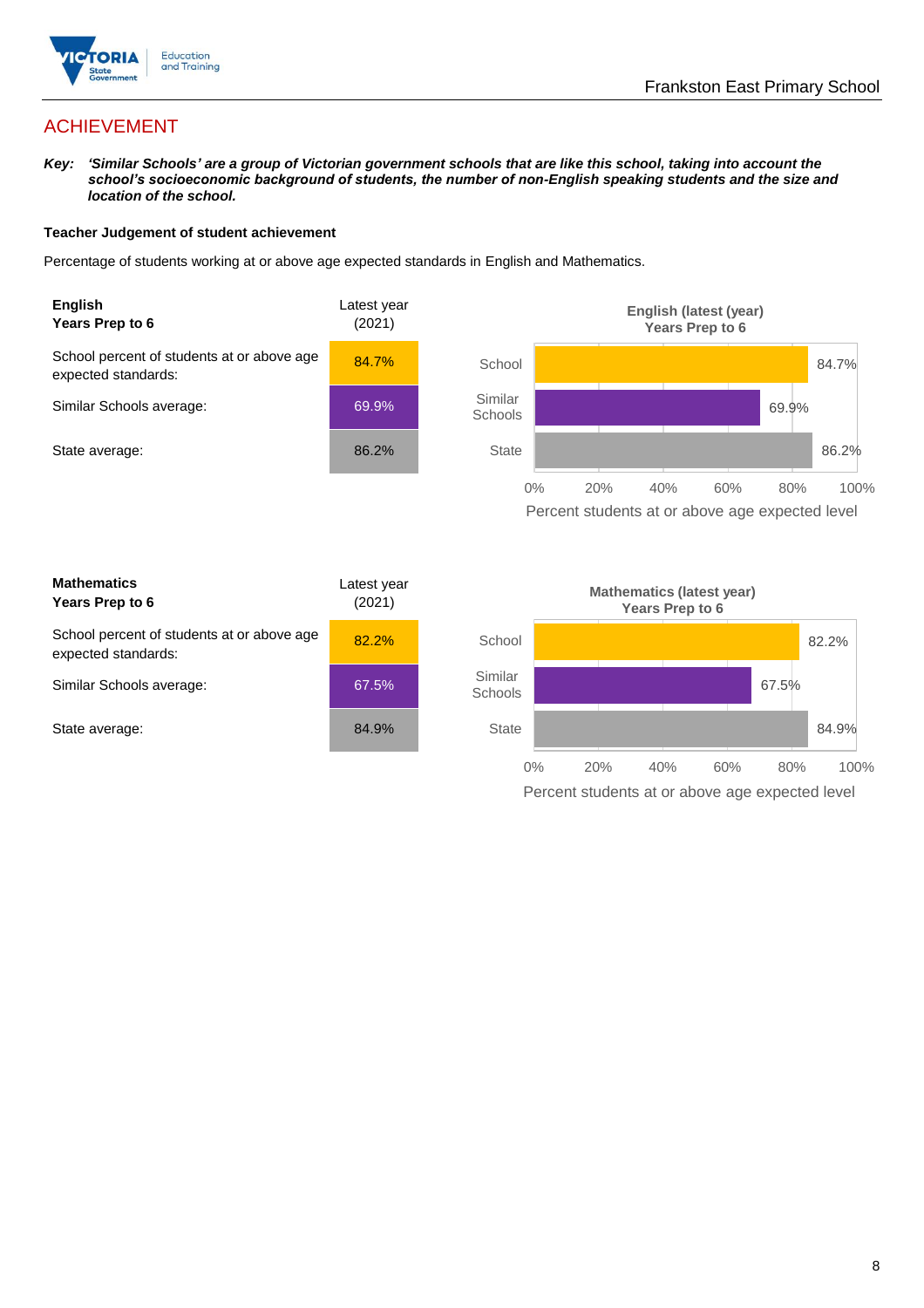

## ACHIEVEMENT (continued)

*Key: 'Similar Schools' are a group of Victorian government schools that are like this school, taking into account the school's socioeconomic background of students, the number of non-English speaking students and the size and location of the school.*

#### **NAPLAN**

Percentage of students in the top three bands of testing in NAPLAN.

Note: NAPLAN tests were not conducted in 2020, hence the 4-year average is the average of 2018, 2019 and 2021 data.

| Reading<br>Year <sub>3</sub>                      | Latest year<br>(2021) | 4-year<br>average |                    | <b>NAPLAN Reading (latest year)</b><br>Year <sub>3</sub>                   |
|---------------------------------------------------|-----------------------|-------------------|--------------------|----------------------------------------------------------------------------|
| School percent of students in<br>top three bands: | 70.0%                 | 73.8%             | School             | 70.0%                                                                      |
| Similar Schools average:                          | 64.6%                 | 62.8%             | Similar<br>Schools | 64.6%                                                                      |
| State average:                                    | 76.9%                 | 76.5%             | <b>State</b>       | 76.9%                                                                      |
|                                                   |                       |                   | $0\%$              | 20%<br>60%<br>40%<br>80%<br>100%<br>Percent of students in top three bands |
| Reading<br>Year <sub>5</sub>                      | Latest year<br>(2021) | 4-year<br>average |                    | <b>NAPLAN Reading (latest year)</b><br>Year 5                              |
| School percent of students in<br>top three bands: | 62.5%                 | 65.2%             | School             | 62.5%                                                                      |
| Similar Schools average:                          | 55.9%                 | 53.7%             | Similar<br>Schools | 55.9%                                                                      |
| State average:                                    | 70.4%                 | 67.7%             | <b>State</b>       | 70.4%                                                                      |
|                                                   |                       |                   | $0\%$              | 20%<br>40%<br>60%<br>80%<br>100%<br>Percent of students in top three bands |
| <b>Numeracy</b><br>Year <sub>3</sub>              | Latest year<br>(2021) | 4-year<br>average |                    | <b>NAPLAN Numeracy (latest year)</b><br>Year <sub>3</sub>                  |
|                                                   |                       |                   |                    |                                                                            |
| School percent of students in<br>top three bands: | 50.0%                 | 58.5%             | School             | 50.0%                                                                      |
| Similar Schools average:                          | 50.0%                 | 51.0%             | Similar<br>Schools | 50.0%                                                                      |
| State average:                                    | 67.6%                 | 69.1%             | <b>State</b>       | 67.6%                                                                      |
|                                                   |                       |                   | $0\%$              | 100%<br>20%<br>40%<br>60%<br>80%<br>Percent of students in top three bands |
| <b>Numeracy</b><br>Year 5                         | Latest year<br>(2021) | 4-year<br>average |                    | <b>NAPLAN Numeracy (latest year)</b><br>Year <sub>5</sub>                  |
| School percent of students in<br>top three bands: | 43.8%                 | 53.3%             | School             | 43.8%                                                                      |
| Similar Schools average:                          | 41.4%                 | 41.2%             | Similar<br>Schools | 41.4%                                                                      |
| State average:                                    | 61.6%                 | 60.0%             | <b>State</b>       | 61.6%                                                                      |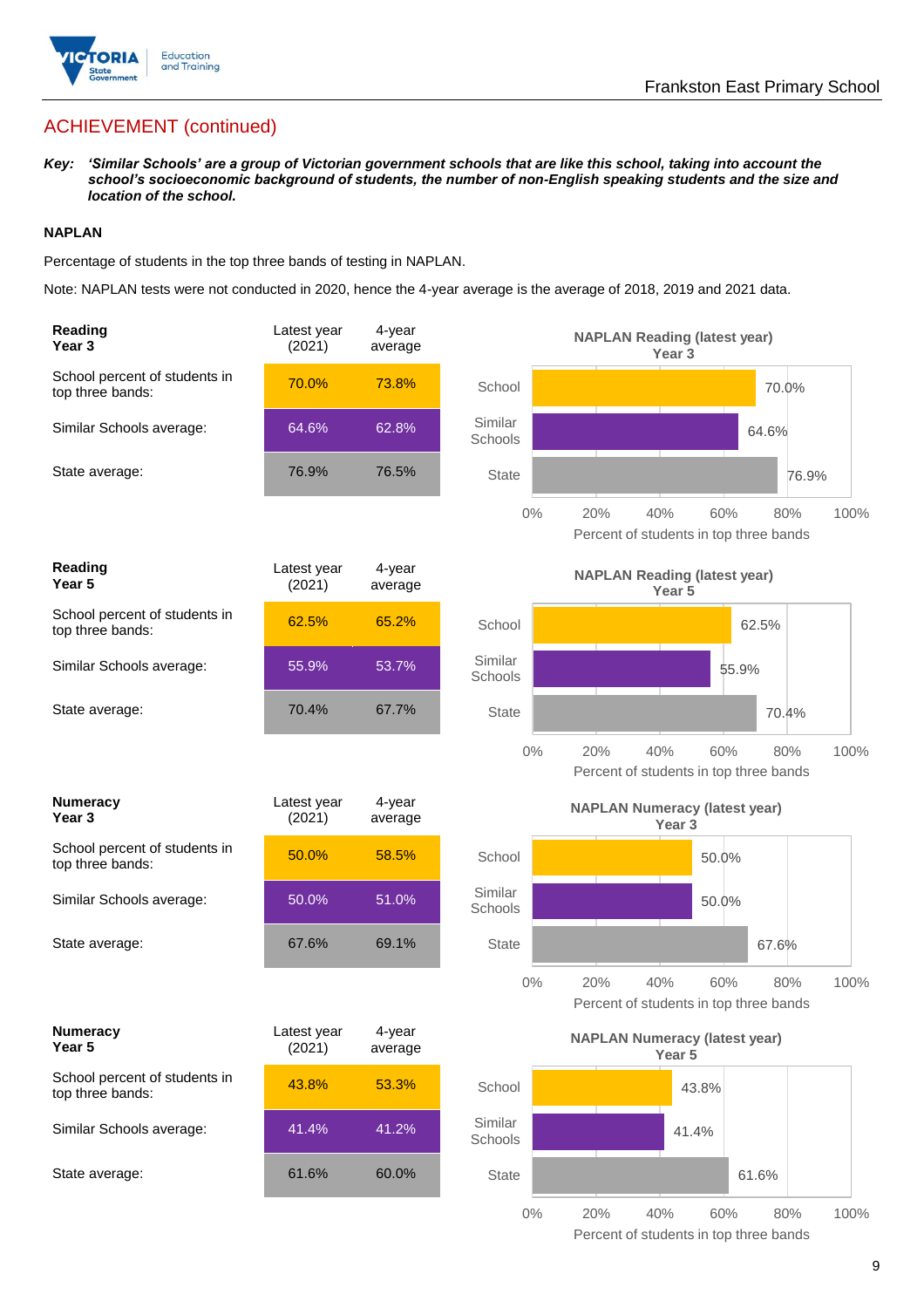

## Frankston East Primary School

## ACHIEVEMENT (continued)

#### **NAPLAN Learning Gain**

NAPLAN learning gain is determined by comparing a student's current year result relative to the results of all 'similar' Victorian students (i.e., students in all sectors in the same year level who had the same score two years prior). If the current year result is in the top 25 percent, their gain level is categorised as 'High'; middle 50 percent is 'Medium'; bottom 25 percent is 'Low'.

#### **Learning Gain Year 3 (2019) to Year 5 (2021)**



**BLow Gain** Medium Gain **Example 10**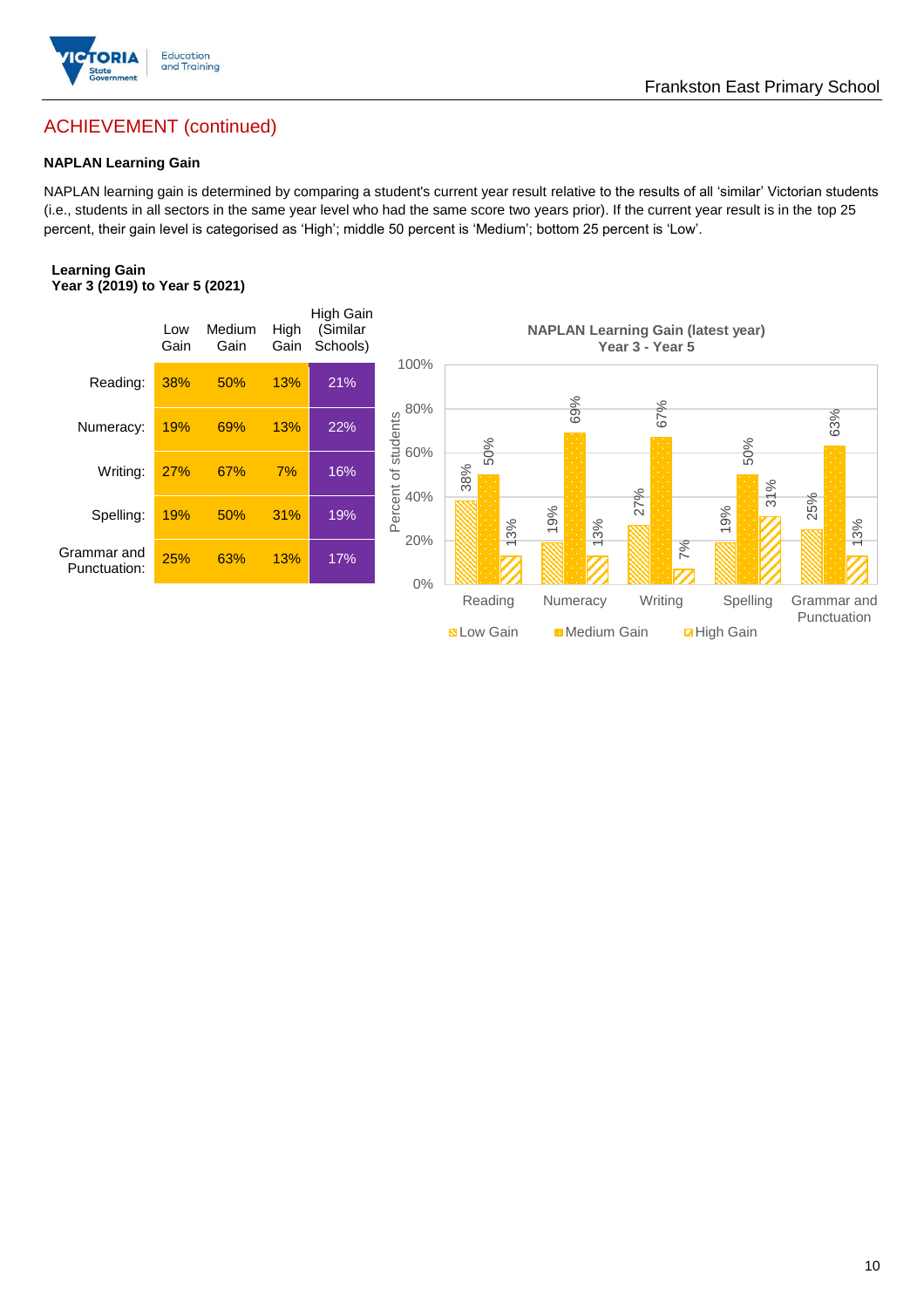

## ENGAGEMENT

*Key: 'Similar Schools' are a group of Victorian government schools that are like this school, taking into account the school's socioeconomic background of students, the number of non-English speaking students and the size and location of the school.*

#### **Average Number of Student Absence Days**

Absence from school can impact on students' learning. Common reasons for non-attendance include illness and extended family holidays. Absence and attendance data in 2020 and 2021 may have been influenced by COVID-19.



#### **Attendance Rate (latest year)**

|                                             | Prep | Year 1 | Year 2 | Year 3 | Year 4 | Year 5 | Year 6 |
|---------------------------------------------|------|--------|--------|--------|--------|--------|--------|
| Attendance Rate by year level<br>$(2021)$ : | 96%  | 89%    | 95%    | 94%    | 95%    | 93%    | 95%    |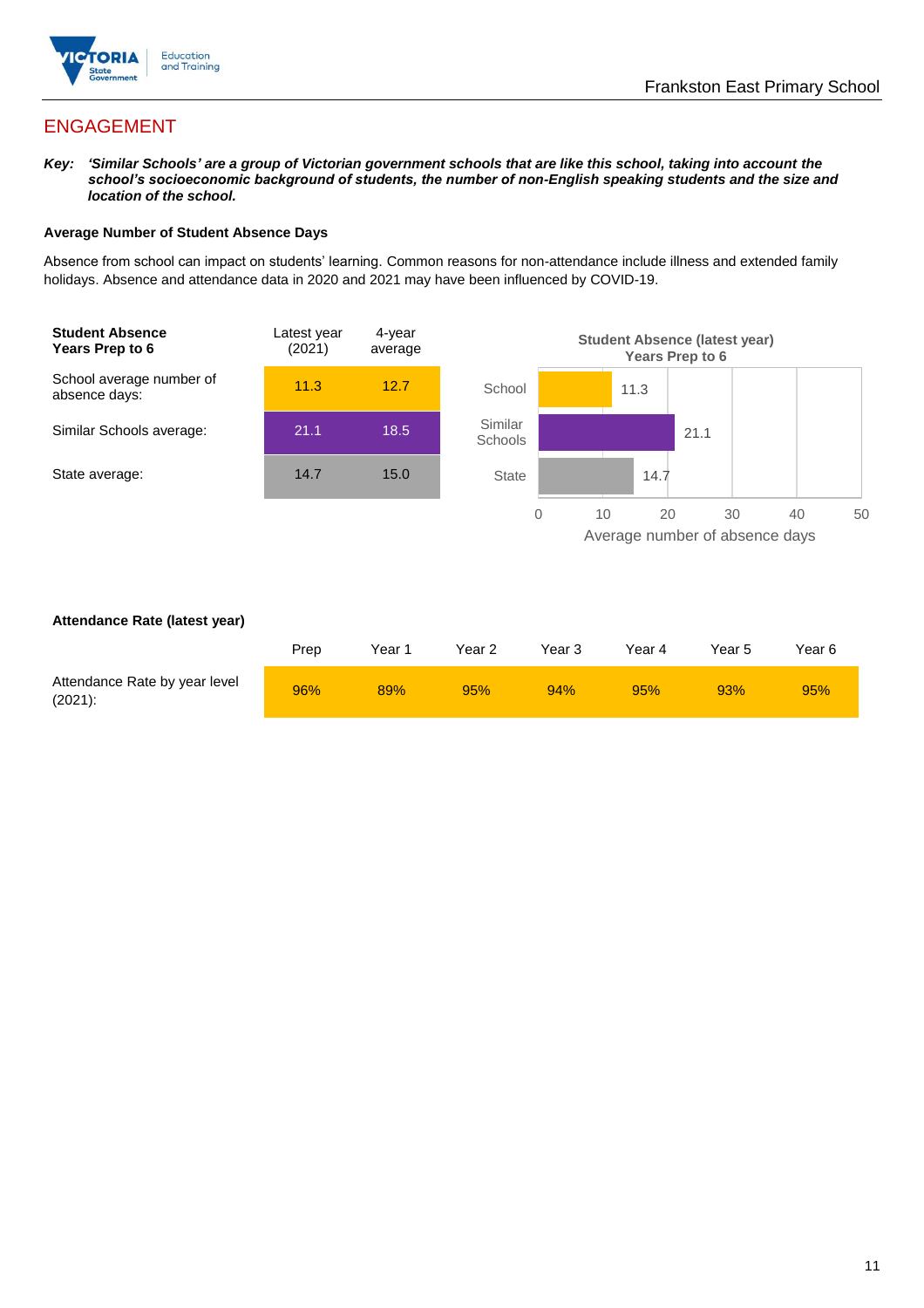

## **WELLBEING**

*Key: 'Similar Schools' are a group of Victorian government schools that are like this school, taking into account the school's socioeconomic background of students, the number of non-English speaking students and the size and location of the school.*

#### **Student Attitudes to School – Sense of Connectedness**

The percent endorsement on Sense of Connectedness factor, as reported in the Attitudes to School Survey completed annually by Victorian government school students, indicates the percent of positive responses (agree or strongly agree).



*Due to lower participation rates, differences in the timing of the survey/length of survey period and the general impact of Covid19 across 2020 and 2021, data are often not comparable with previous years or within similar school groups. Care should be taken when interpreting these results.*



#### **Student Attitudes to School – Management of Bullying**

The percent endorsement on Management of Bullying factor, as reported in the Attitudes to School Survey completed annually by Victorian government school students, indicates the percent of positive responses (agree or strongly agree).

| <b>Management of Bullying</b><br>Years 4 to 6 | Latest year<br>(2021) | 4-year<br>average |  |
|-----------------------------------------------|-----------------------|-------------------|--|
| School percent endorsement:                   | 92.2%                 | 93.4%             |  |
| Similar Schools average:                      | 78.0%                 | 77.7%             |  |
| State average:                                | 78.4%                 | 79.7%             |  |

*Due to lower participation rates, differences in the timing of the survey/length of survey period and the general impact of Covid19 across 2020 and 2021, data are often not comparable with previous years or within similar school groups. Care should be taken when interpreting these results.*

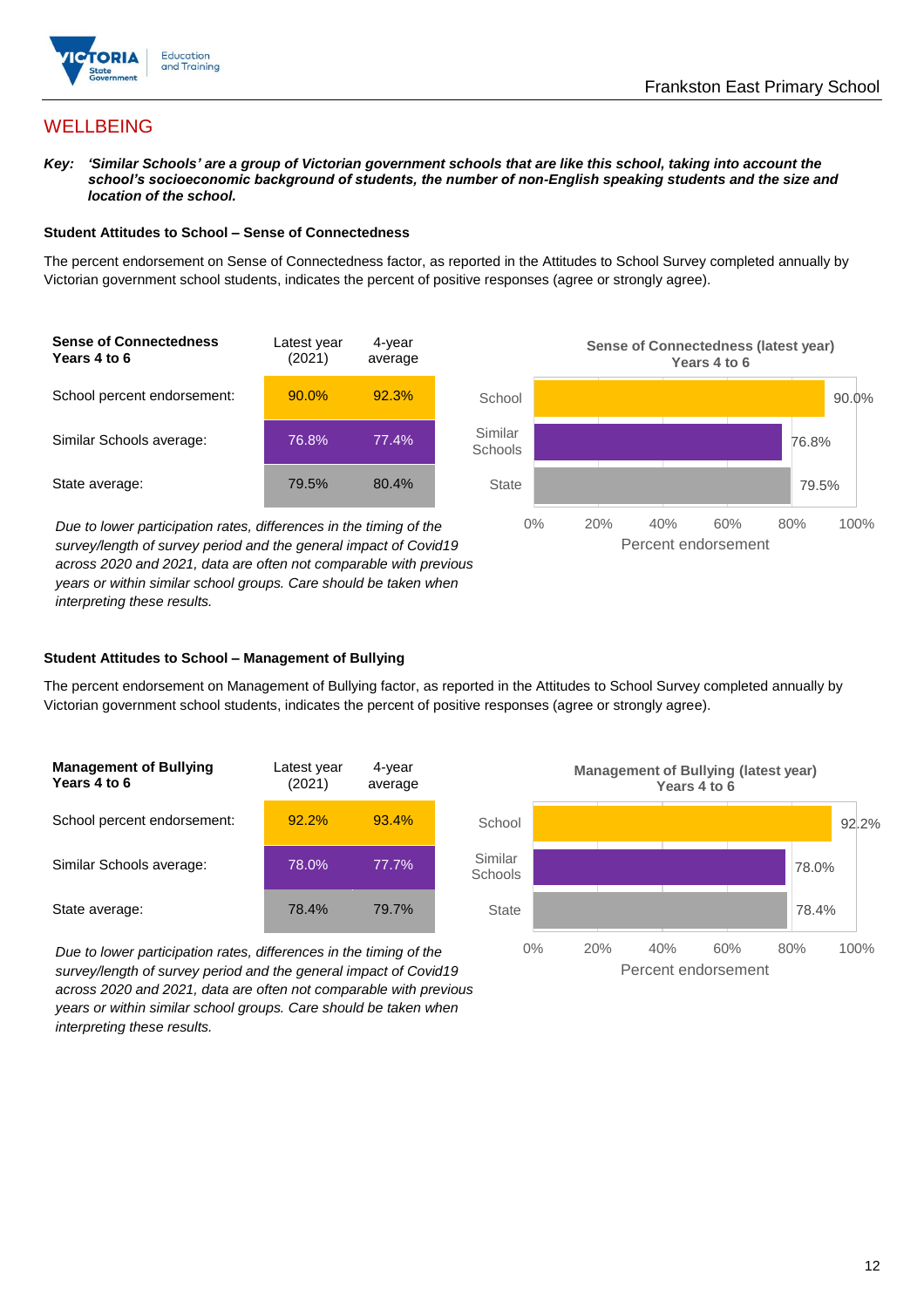

# **Financial Performance and Position**

FINANCIAL PERFORMANCE - OPERATING STATEMENT SUMMARY FOR THE YEAR ENDING 31 DECEMBER, 2021

| <b>Revenue</b>                  | <b>Actual</b> |
|---------------------------------|---------------|
| <b>Student Resource Package</b> | \$1,717,513   |
| Government Provided DET Grants  | \$405,167     |
| Government Grants Commonwealth  | \$0           |
| Government Grants State         | \$7,678       |
| Revenue Other                   | \$4,153       |
| <b>Locally Raised Funds</b>     | \$28,287      |
| <b>Capital Grants</b>           | \$0           |
| <b>Total Operating Revenue</b>  | \$2,162,797   |

| Equity <sup>1</sup>                                 | <b>Actual</b> |
|-----------------------------------------------------|---------------|
| Equity (Social Disadvantage)                        | \$403,361     |
| Equity (Catch Up)                                   | \$0           |
| <b>Transition Funding</b>                           | \$0           |
| Equity (Social Disadvantage - Extraordinary Growth) | \$0           |
| <b>Equity Total</b>                                 | \$403,361     |

| <b>Expenditure</b>                    | <b>Actual</b> |
|---------------------------------------|---------------|
| Student Resource Package <sup>2</sup> | \$1,607,530   |
| Adjustments                           | $($ \$60)     |
| <b>Books &amp; Publications</b>       | \$2,202       |
| Camps/Excursions/Activities           | \$28,596      |
| <b>Communication Costs</b>            | \$3,346       |
| Consumables                           | \$45,283      |
| Miscellaneous Expense <sup>3</sup>    | \$5,307       |
| <b>Professional Development</b>       | \$5,437       |
| Equipment/Maintenance/Hire            | \$46,506      |
| <b>Property Services</b>              | \$109,091     |
| Salaries & Allowances <sup>4</sup>    | \$33,695      |
| <b>Support Services</b>               | \$21,488      |
| Trading & Fundraising                 | \$12,789      |
| <b>Motor Vehicle Expenses</b>         | \$0           |
| Travel & Subsistence                  | \$0           |
| <b>Utilities</b>                      | \$21,972      |
| <b>Total Operating Expenditure</b>    | \$1,943,183   |
| <b>Net Operating Surplus/-Deficit</b> | \$219,614     |
| <b>Asset Acquisitions</b>             | \$0           |

(1) The equity funding reported above is a subset of the overall revenue reported by the school.

(2) Student Resource Package Expenditure figures are as of 24 Feb 2022 and are subject to change during the reconciliation process.

(3) Miscellaneous Expenses include bank charges, administration expenses, insurance and taxation charges.

(4) Salaries and Allowances refers to school-level payroll.